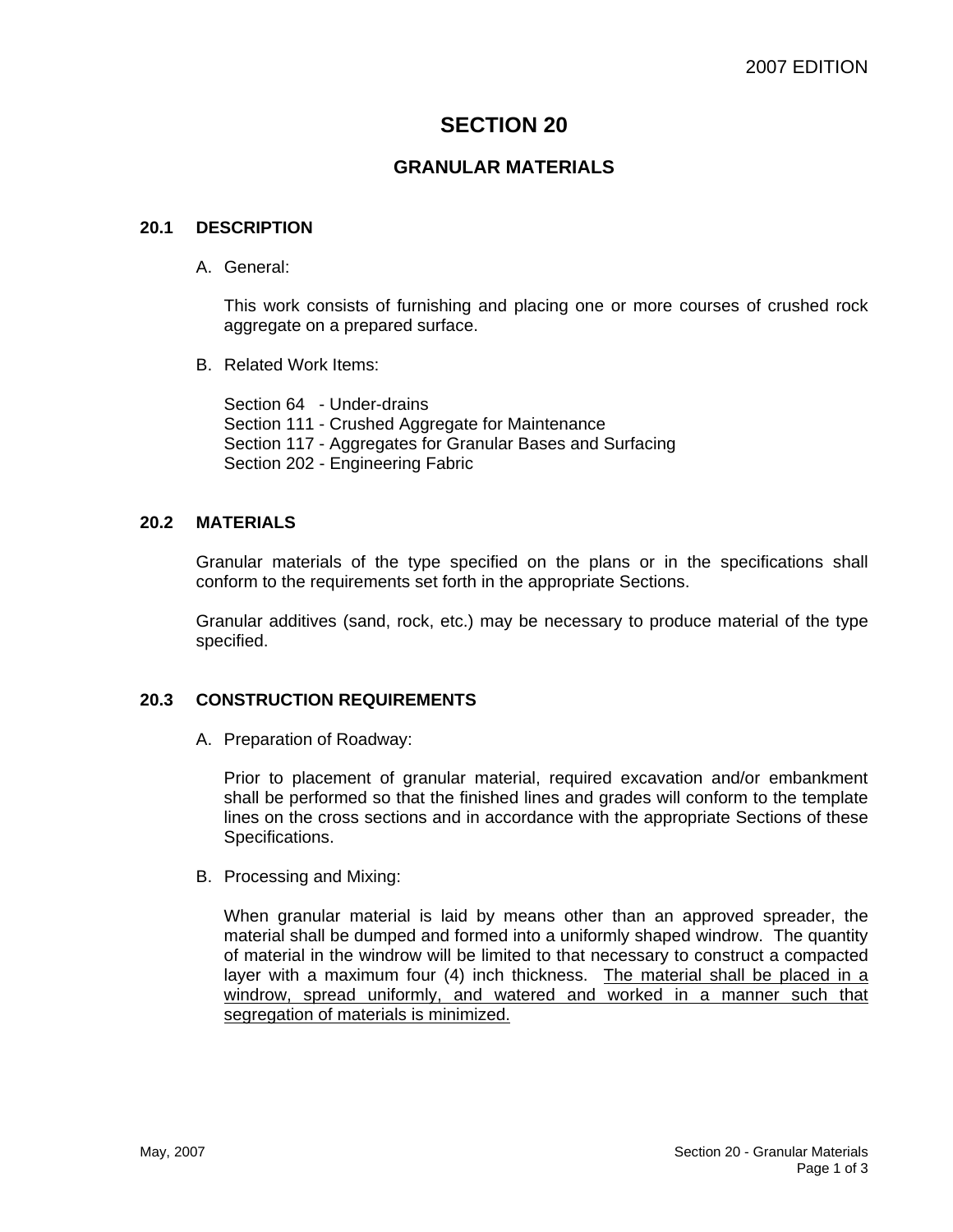Each layer shall be compacted to the specified densities before the next lift is placed thereon.

Unless otherwise shown on the plans or in the specifications, the required density shall be ninety-five percent (95%), minimum, of the maximum dry density as determined by AASHTO T 180. When called for in the Detailed Specifications, the Contractor shall provide field density testing at the rate and frequency specified or as directed by the Engineer. Field density shall be measured with a nuclear density machine in accordance with Test No. SD114 (AASHTO T 238).

The rollers for compaction shall be pneumatic-tired, with an effective roller weight of not less than two hundred fifty (250) pounds per inch of roller width. Vibratory compacting smooth steel faced equipment may be used in lieu of the abovespecified rollers.

C. Base Course or Gravel Cushion:

When the base course surface is to be primed under the base course contract, the final rolling of the top surface of the base course shall be accomplished in such a manner as will embed as many of the loose stones as possible.

D. Gravel Surfacing:

When the gravel surfacing is ready to place, the Contractor shall spread it evenly to the specified width, or as directed by the Engineer. Watering of the material shall be accomplished during the spreading operation. Rolling shall proceed simultaneously with the spreading and watering operations and continue in parallel overlapping strips until the entire area has been rolled at least twice.

Density requirements are not specified, but a uniform, stable surface shall be maintained.

E. Dirt/Dust Control:

All activities associated with this contract shall conform to Rapid City Municipal Ordinance Chapters 8.34 through 8.44 and/or Pennington County Ordinance No. 12.

The Contractor shall make every reasonable effort to minimize fugitive dirt or dust because of construction activities. The Engineer may require the Contractor to water or take other actions necessary to prevent blowing dirt and/or dust and other nuisance conditions.

### **20.4 METHOD OF MEASUREMENT**

Granular materials will be measured to the nearest one-tenth (0.1) ton. The Contractor shall provide weigh tickets for all materials furnished, installed, and accepted, showing gross, tare & net weights, project, truck, time, and initials of the scale operator within 48